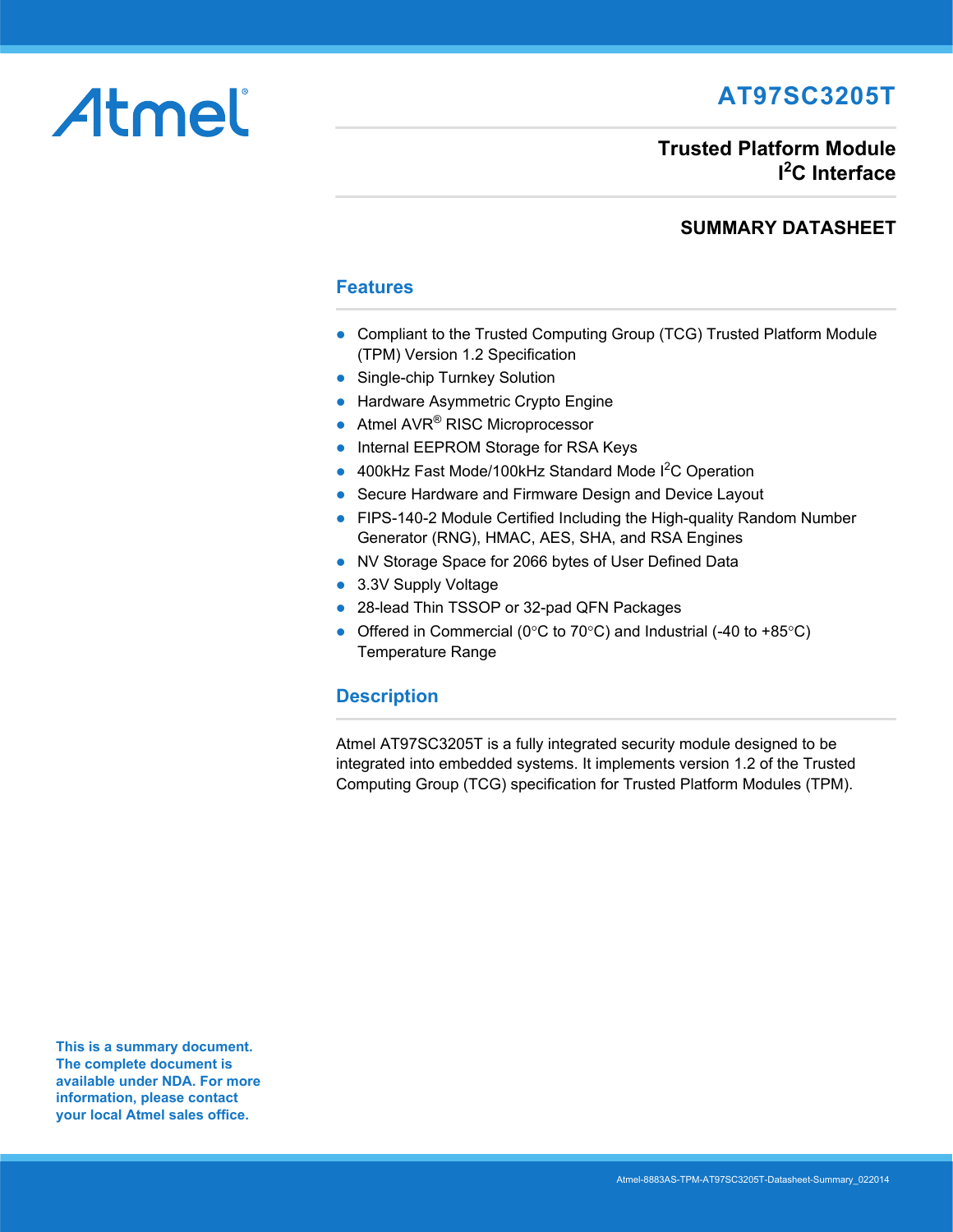## **1. Pin Configuration and Pinouts**

#### **Table 1-1. Pin Configurations**

| <b>Pin Name</b>     | <b>Description</b>                         |  |
|---------------------|--------------------------------------------|--|
| $V_{\rm CC}$        | 3.3V Supply Voltage                        |  |
| <b>GND</b>          | Ground                                     |  |
| LRESET#             | Reset Input Active Low                     |  |
| SM_DAT              | Serial Data Input/Output                   |  |
| SM_CLK              | Serial Clock Input                         |  |
| <b>GPIO</b>         | General Purpose Input/Output               |  |
| GPIO-Express-00     | GPIO Assigned to TPM_NV_INDEX_GPIO_00      |  |
| PP/GPIO             | Hardware Physical Presence or GPIO Pin     |  |
| Testl               | Test Input (Disabled)                      |  |
| TestBI/GPIO/XTAMPER | Test Input (Disabled) / XTAMPER / GPIO Pin |  |
| TWI_Wakeup#         | Low-Power Sleep Recovery (Active Low)      |  |
| PIRQ#               | <b>SPI Interrupt Requests</b>              |  |
| ATest               | <b>Atmel Test Pin</b>                      |  |
| <b>NC</b>           | No Connect                                 |  |

#### **Figure 1-1. Pinout Diagrams**



Note: \* Used for Atmel internal testing only. Tie to  $V_{CC}$  or GND directly or through a 4.7K $\Omega$  resistor.

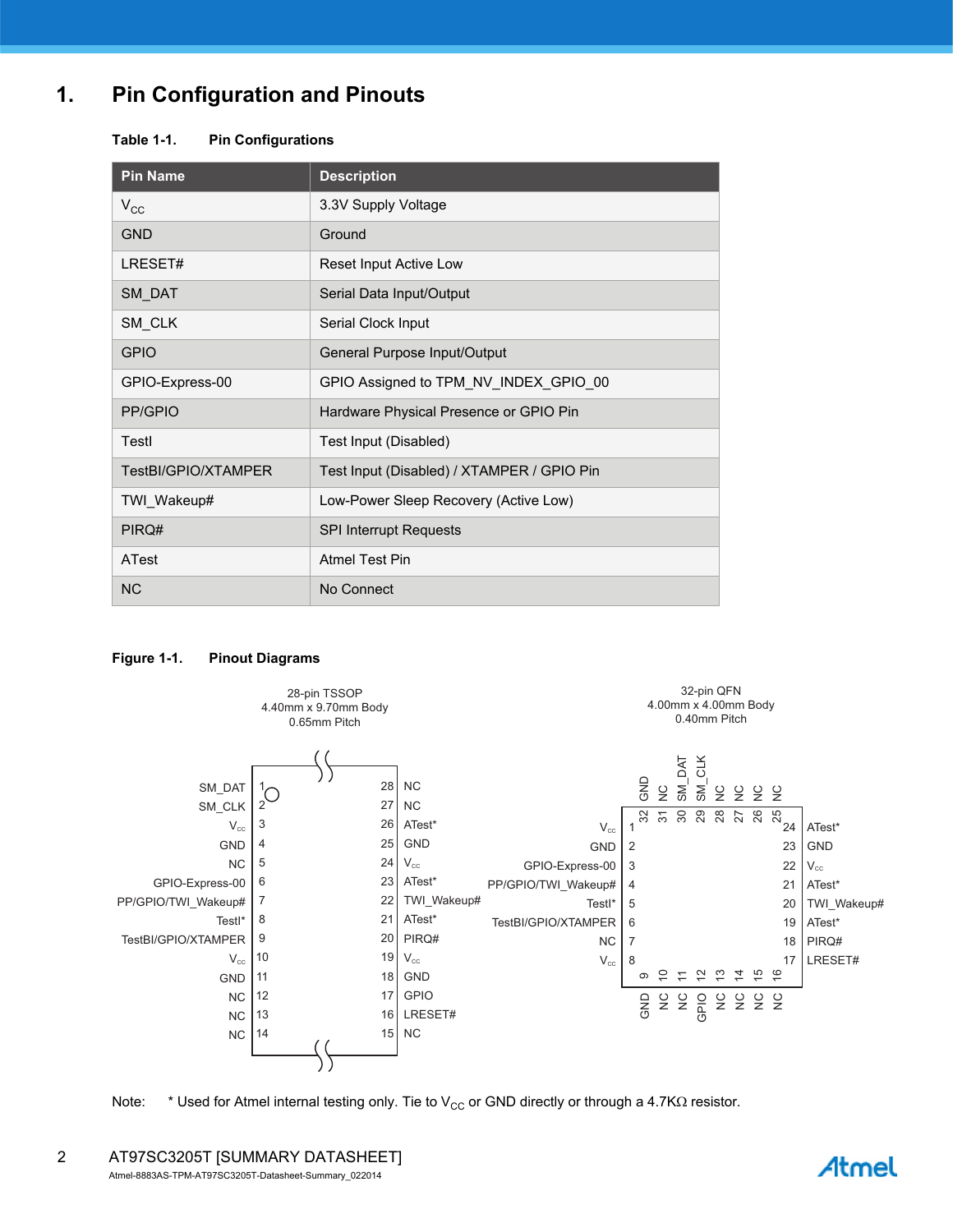#### **Table 1-2. Pin Descriptions**

| Pin                            | <b>Description</b>                                                                                                                                                                                                                                                                                                                                                                                                                                                                                                                                                                                                                                                                                                                                                                                                                                                                                                                                                  |  |  |
|--------------------------------|---------------------------------------------------------------------------------------------------------------------------------------------------------------------------------------------------------------------------------------------------------------------------------------------------------------------------------------------------------------------------------------------------------------------------------------------------------------------------------------------------------------------------------------------------------------------------------------------------------------------------------------------------------------------------------------------------------------------------------------------------------------------------------------------------------------------------------------------------------------------------------------------------------------------------------------------------------------------|--|--|
| $V_{\rm CC}$                   | <b>Power Supply, 3.3V.</b> Care should be taken to prevent excessive noise. Effective decoupling of the $V_{CC}$<br>inputs to the Atmel TPM is critical to assure consistently reliable operation over the lifetime of the<br>system. The Atmel recommendation is for a decoupling bypass capacitor within the range of 2200pF to<br>4700pF to be placed as close as possible <5mm to each of the $V_{CC}$ pins; located between each $V_{CC}$ pin<br>and the immediately adjacent GND pin. A 0.1µF decoupling bypass capacitor should be placed at the<br>node in which these $V_{CC}$ traces join as close as possible; <10mm to the TPM. In all cases, this bypass<br>capacitor should be closer than the next closest component. All capacitors should be of high quality with<br>dielectric ratings of X5R or X7R. A low-power state is automatically entered when the device is idle. No<br>further action is required by the system to enter low-power mode. |  |  |
| <b>GND</b>                     | <b>System Ground.</b>                                                                                                                                                                                                                                                                                                                                                                                                                                                                                                                                                                                                                                                                                                                                                                                                                                                                                                                                               |  |  |
| LRESET#                        | Reset Active-Low. Pulsing this signal low resets the internal state of the TPM and is equivalent to<br>removal/restoration of power to the device. The required minimum reset pulse width is 2µs. On power-<br>up, it is critical that Reset be kept active low until $V_{CC}$ stabilizes.                                                                                                                                                                                                                                                                                                                                                                                                                                                                                                                                                                                                                                                                          |  |  |
| SM_DAT                         | 1 <sup>2</sup> C Data Input/Output. This pin serves as the Data Input/Output for the TPM. If one attempts to<br>communicate over the interface at close to the rated speed of 400kHz, the size of the pull-ups on<br>SM_DAT can be critical. A known value that functions properly at 400kHz is 800 $\Omega$ on the SM_DAT line.<br>One may experiment with different pull-up values and/or reduce the clock rate if desired.                                                                                                                                                                                                                                                                                                                                                                                                                                                                                                                                       |  |  |
| SM_CLK                         | <sup>2</sup> C Clock Input. This pin serves as the Serial Clock Input to the TPM. If one attempts to communicate<br>over the interface at close to the rated speed of 400kHz, the size of the pull-ups on SM_CLK can be<br>critical. A known value that functions properly at 400kHz is 1.5KΩ on the SM_CLK line. One may<br>experiment with different pull-up values and/or reduce the clock rate if desired.<br>The TPM communication stability is increased the closer to a 50% duty cycle on the SM_CLK signal<br>that can be provided. Although this becomes more critical at the rated speed of 400kHz, improvements<br>from a 50% duty cycle can result at lower speeds as well.                                                                                                                                                                                                                                                                             |  |  |
| <b>GPIO</b>                    | General Purpose Input/Output. If not used, tie high or low.                                                                                                                                                                                                                                                                                                                                                                                                                                                                                                                                                                                                                                                                                                                                                                                                                                                                                                         |  |  |
| GPIO-Express-00                | General Purpose Input/Output. Internal pull-up resistor. This pin is mapped to NV Index<br>TPM_NV_INDEX_GPIO_00 and serves as the GPIO-Express-00. Default TPM configuration: GPIO<br>Input. GPIO-Express-00 also serves as the XOR chain Output during I/O test mode. Since<br>GPIO-Express-00 has an internal pull-up it should be left floating if unused.                                                                                                                                                                                                                                                                                                                                                                                                                                                                                                                                                                                                       |  |  |
| PP/GPIO                        | General Purpose Input/Output. Internal pull-down resistor. This pin is an indicator for hardware<br>physical presence; active high. Default TPM configuration: GPIO input. Since PP/GPIO has an internal<br>pull-down, it should be left floating if unused.                                                                                                                                                                                                                                                                                                                                                                                                                                                                                                                                                                                                                                                                                                        |  |  |
| Testl                          | Test Input. Testl manufacturing test input disabled after manufacturing. Tie Testl to ground directly or<br>through a 4.7K $\Omega$ resistor.                                                                                                                                                                                                                                                                                                                                                                                                                                                                                                                                                                                                                                                                                                                                                                                                                       |  |  |
| TestBI/GPIO/<br><b>XTAMPER</b> | Test Input. The Atmel TPM does not support legacy addressing via the optional BADD implementation<br>of this pin. The TestBI pin serves as the XTAMPER pin or an additional GPIO pin, active high. (See the<br>application note, "Atmel Specific TPM Commands Reference Guide," for details on XTAMPER<br>implementation). If unused, this pin should be tied to ground directly or through a $4.7K\Omega$ resistor.                                                                                                                                                                                                                                                                                                                                                                                                                                                                                                                                                |  |  |
| TWI_Wakeup#                    | Low-Power Sleep Recovery. These two pins serve as the mechanism to allow the TPM to recover<br>from its low-power sleep state after receiving the Atmel Specific command TPM_DeepSleep (See Atmel<br>TPM Specific Commands document for further details). These pins must both be pulsed active low in<br>order to recover from the low-power sleep state. If unused, pin 7 can be left floating or tied to GND<br>either directly or through a 4.7K $\Omega$ resistor. Pin 22 should be tied to GND or $V_{CC}$ either directly or through<br>a 4.7K $\Omega$ resistor.                                                                                                                                                                                                                                                                                                                                                                                            |  |  |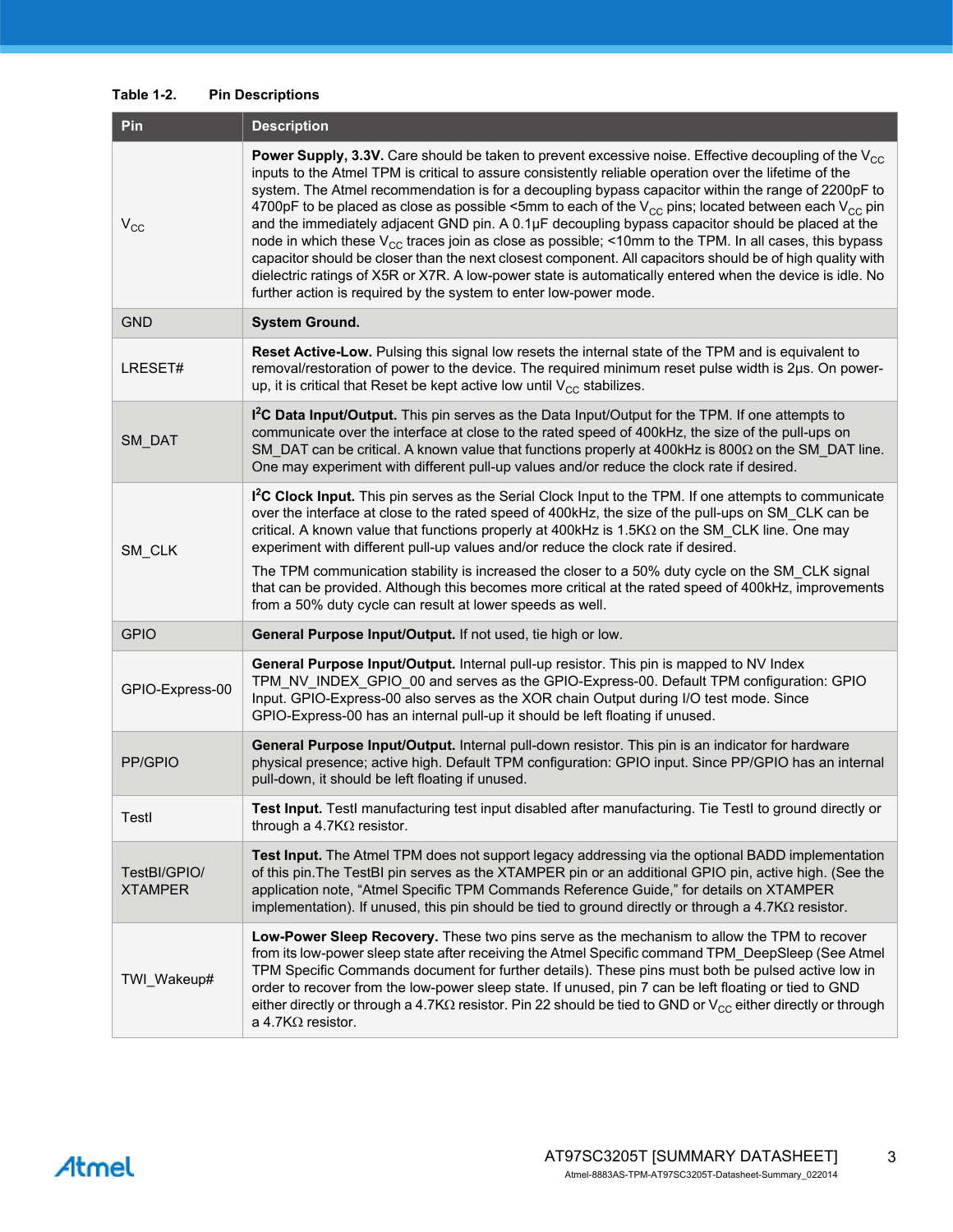#### **Table 1-2. Pin Descriptions (Continued)**

| Pin       | <b>Description</b>                                                                                                                                                                                                                                                                                                                                                                                                                                                                                                                                                                                                                                                                                                                            |  |  |
|-----------|-----------------------------------------------------------------------------------------------------------------------------------------------------------------------------------------------------------------------------------------------------------------------------------------------------------------------------------------------------------------------------------------------------------------------------------------------------------------------------------------------------------------------------------------------------------------------------------------------------------------------------------------------------------------------------------------------------------------------------------------------|--|--|
| PIRQ#     | SPI Interrupt Requests. If unused, this pin should be tied to ground directly or through a 4.7K $\Omega$<br>resistor.                                                                                                                                                                                                                                                                                                                                                                                                                                                                                                                                                                                                                         |  |  |
| ATest     | <b>Atmel Test Pins.</b><br>Only utilized during manufacturing test.<br>To optimize power savings and improve noise immunity, these ATest pins should be biased to $V_{CC}$ or<br>GND as follows:<br>TSSOP Pin 21 / QFN Pin 19<br>TSSOP Pin 23 / QFN Pin 21<br>TSSOP Pin 26 / QFN Pin 24                                                                                                                                                                                                                                                                                                                                                                                                                                                       |  |  |
| <b>NC</b> | <b>No Connect Pins.</b><br>The AT97SC3205T TSSOP package has additional pins which are no connects and can be tied to<br>GND, $V_{CC}$ , or left floating at the customers discretion:<br>NC-TSSOP Pin 5<br>NC - TSSOP Pin 12<br>NC - TSSOP Pin 13<br>NC - TSSOP Pin 14<br>NC - TSSOP Pin 15<br>NC - TSSOP Pin 27<br>NC - TSSOP Pin 28<br>The AT97SC3205T QFN package has additional pins which are no connects and can be tied to GND,<br>V <sub>CC</sub> , or left floating at the customers discretion:<br>NC - QFN Pin 7<br>NC - QFN Pin 10<br>NC - QFN Pin 11<br>NC - QFN Pin 13<br>NC - QFN Pin 14<br>NC - QFN Pin 15<br>NC - QFN Pin 16<br>NC - QFN Pin 25<br>NC - QFN Pin 26<br>NC - QFN Pin 27<br>NC - QFN Pin 28<br>NC - QFN Pin 31 |  |  |

Note: 1. The substrate center pad for the 32-pin QFN is directly tied to GND internally; therefore, this pad can either be left floating or tied to GND.

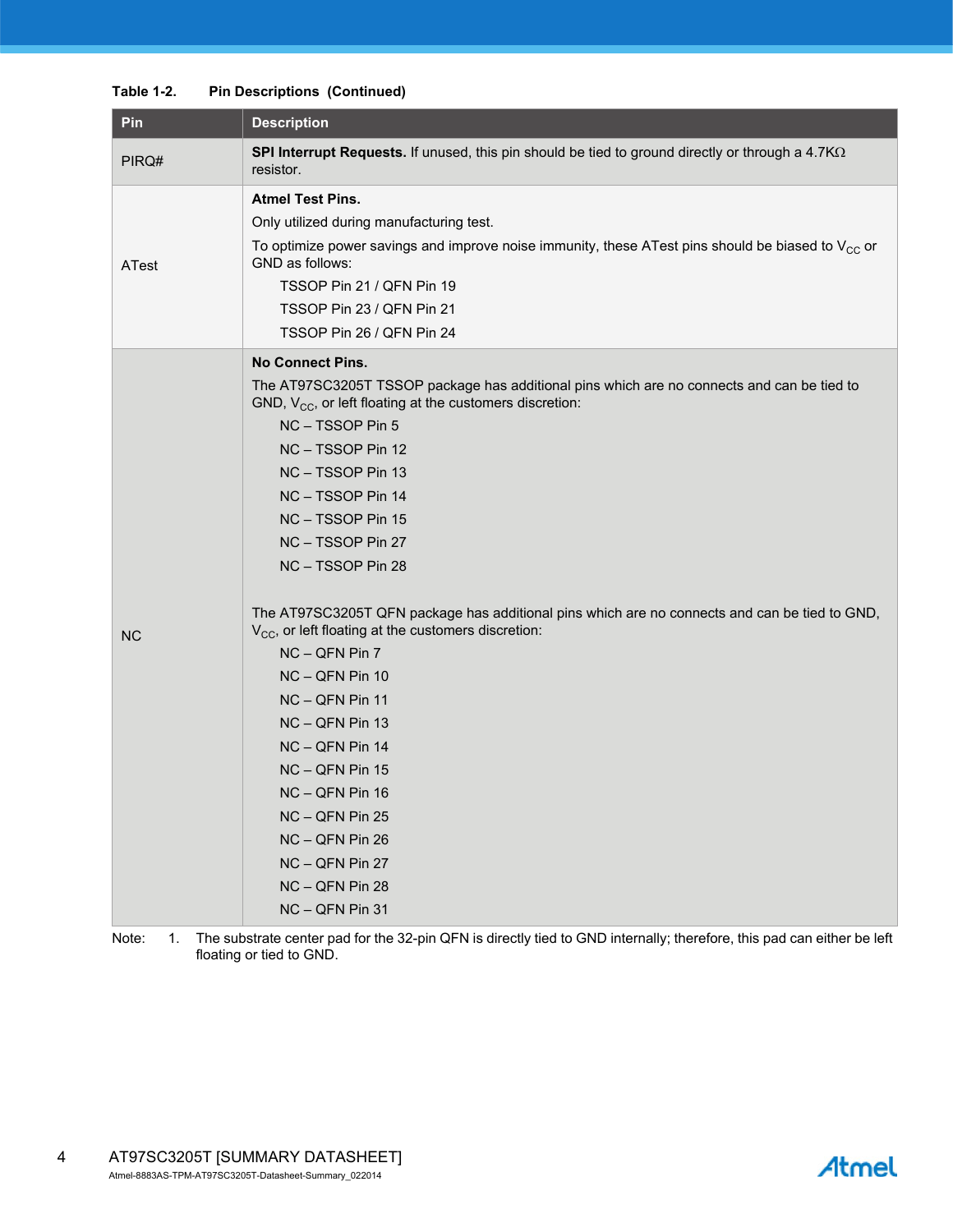## **2. Block Diagram**



Communication to and from the TPM occurs through a 400kHz Fast mode/100kHz Standard mode. The TPM includes a hardware random number generator, including a FIPS certified Pseudo Random Number Generator which is used for key generation and TCG protocol functions. The RNG is also available to the system to generate random numbers which may be needed during normal operation.

The device uses a dynamic internal memory management scheme to store multiple RSA keys. Other than the standard TCG commands (TPM\_FlushSpecific, TPM\_Loadkey2), no system intervention is required to manage this internal key cache.

[Full documentation for TCG primitives can be found in the TCG TPM Main Specification, Parts 1 – 3, on the TCG](https://www.trustedcomputinggroup.org)  [Web site located at w](https://www.trustedcomputinggroup.org)ww.trustedcomputinggroup.org. This specification includes only mechanical, electrical and <sup>2</sup>C protocol information.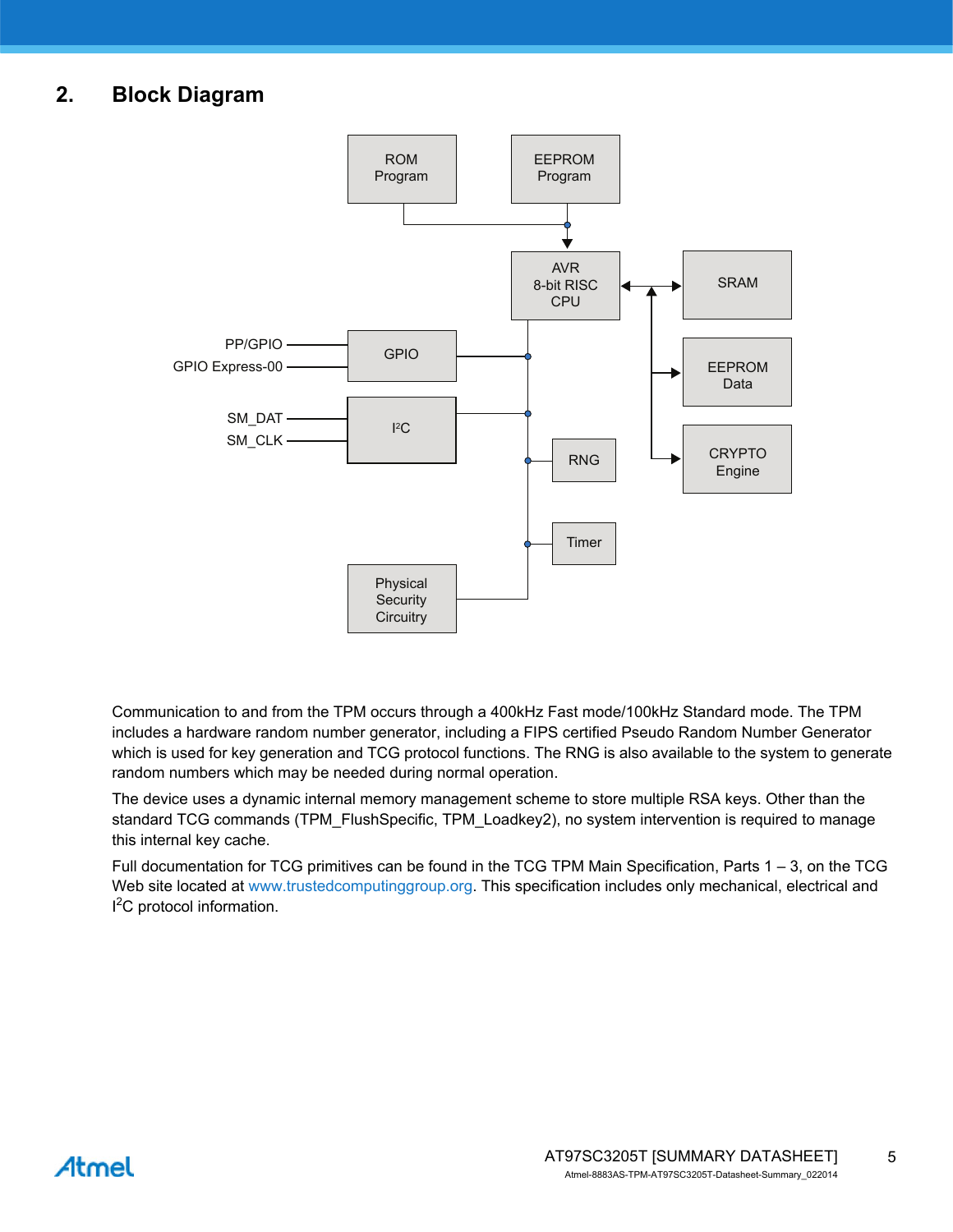# **3. Ordering Information**

| <b>Ordering Code</b>       | <b>L</b> Package            |                 | <b>Operational Range</b>                       |
|----------------------------|-----------------------------|-----------------|------------------------------------------------|
| AT97SC3205T <sup>(1)</sup> | 28X1 (28-pin Thin TSSOP)    | Lead-free, RoHS | Commercial ( $0^{\circ}$ C to $70^{\circ}$ C)  |
| $AT97SC3205T^{(1)}$        | 32M3 (32-pin Very Thin QFN) |                 | Industrial (-40 $\degree$ C to 85 $\degree$ C) |

<span id="page-5-0"></span>Note: 1. Please see the AT97SC3205T datasheet addendum for the complete catalog number ordering code.

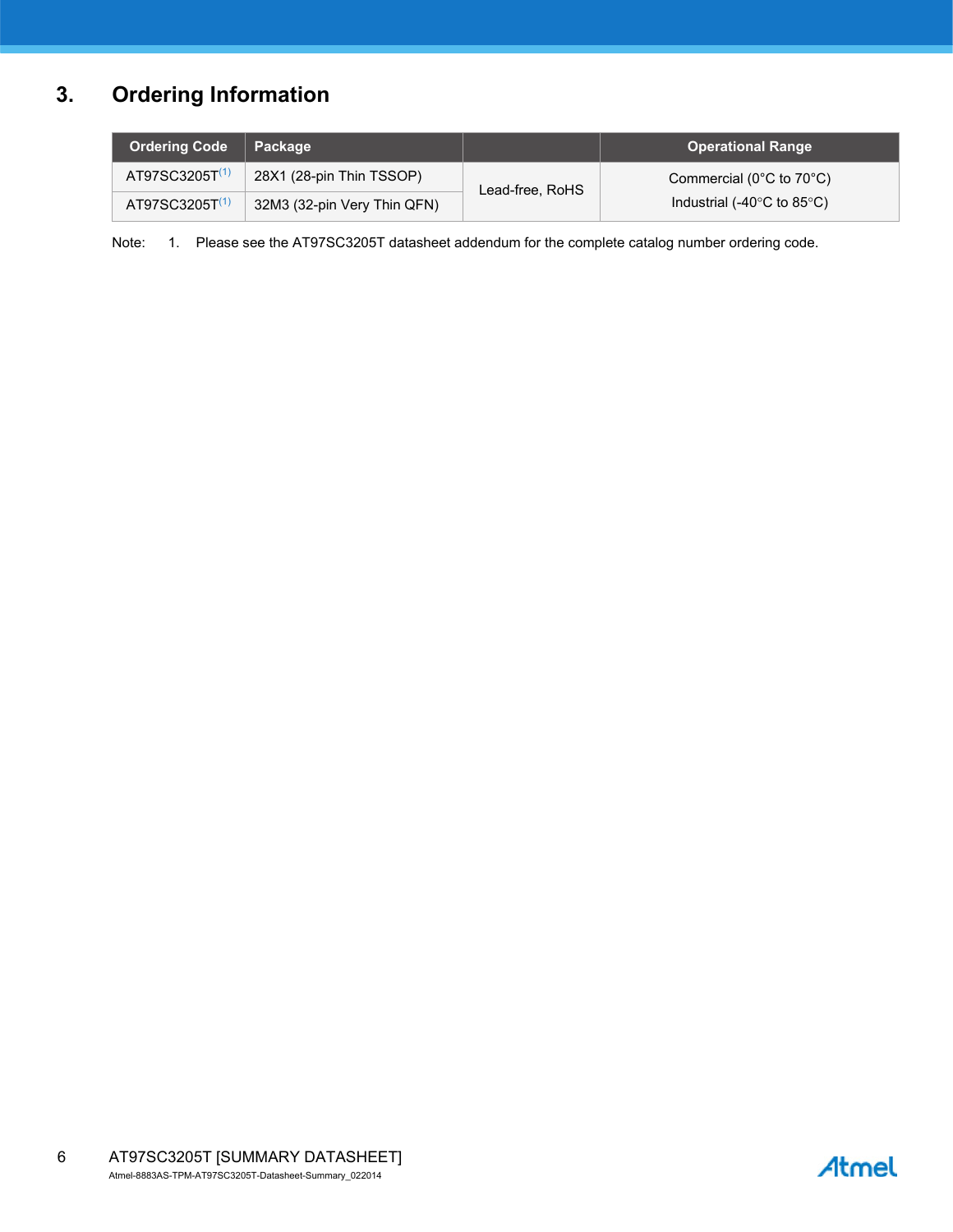## **4. Package Drawings**

### **4.1 28X1 — 28-lead Thin TSSOP**



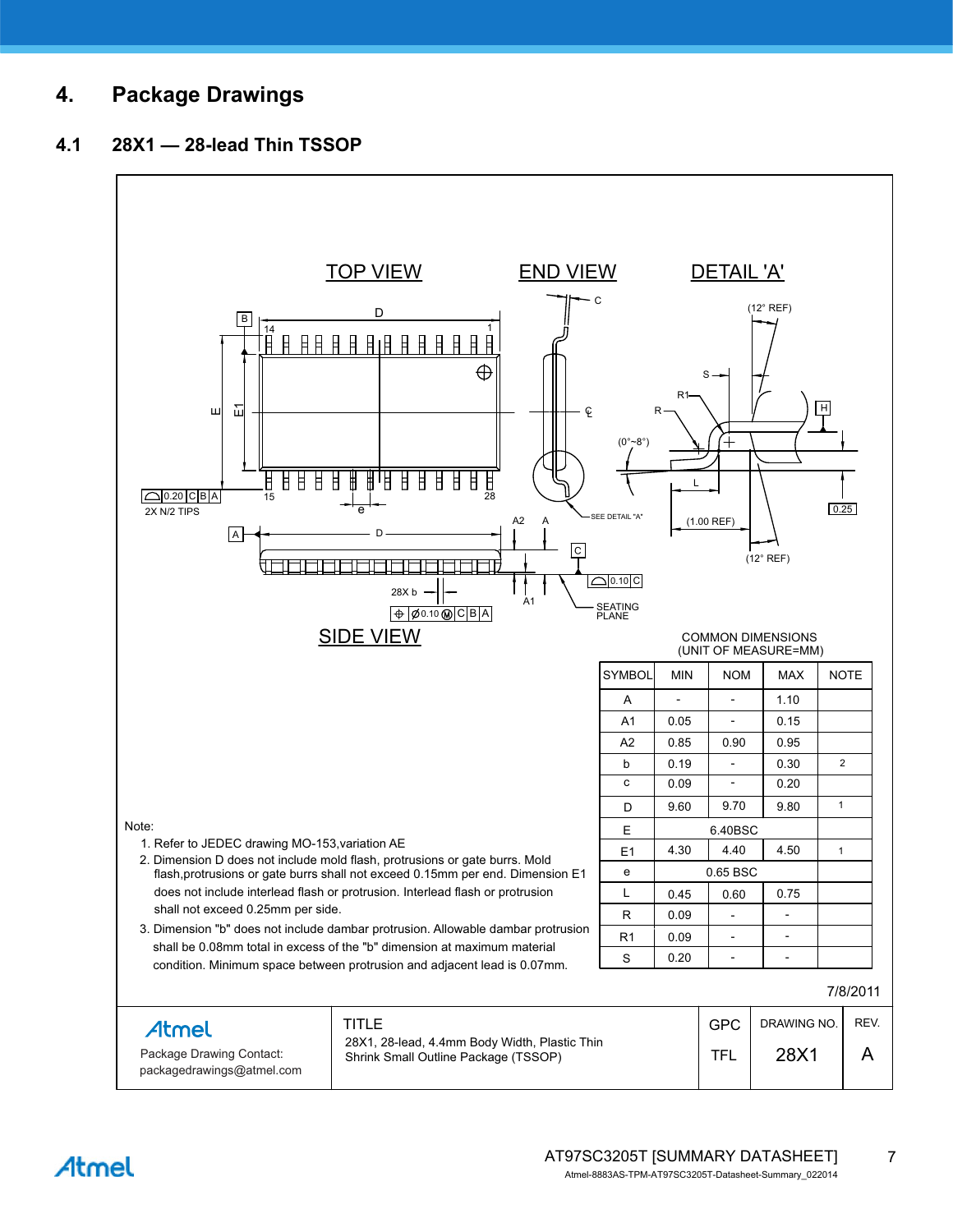### **4.2 32M3 — 32-pad QFN**



Atmel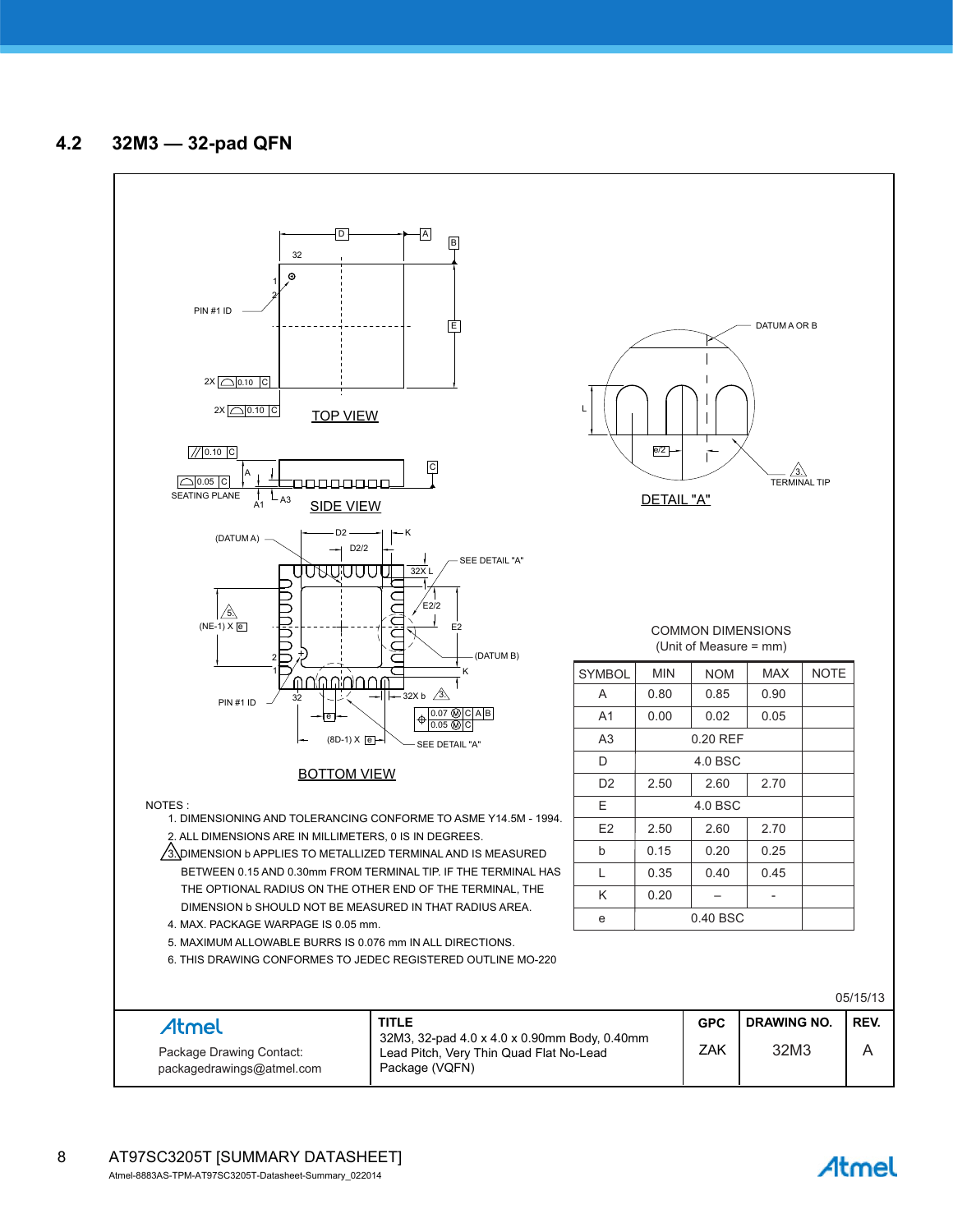# **5. Revision History**

| Doc. Rev. | Date <sup>1</sup> | Comments <b>b</b>                 |
|-----------|-------------------|-----------------------------------|
| 8883AS    | 02/2014           | Initial summary document release. |